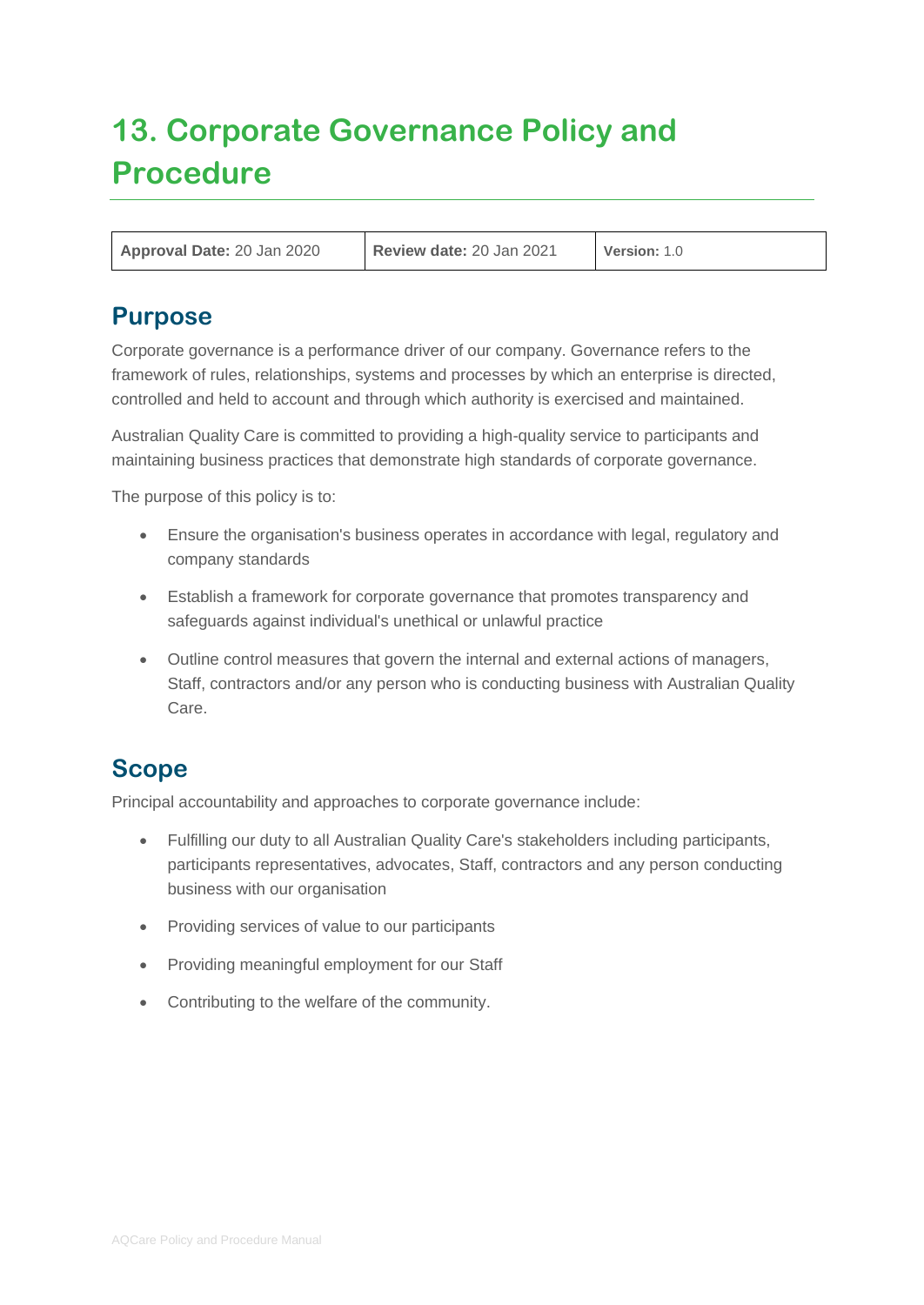## **Company details**

## **Australian Quality Care business details**

| <b>Business Name:</b>        | <b>Australian Quality Care</b>                                                                                                                                                                                                                                                                                                          |
|------------------------------|-----------------------------------------------------------------------------------------------------------------------------------------------------------------------------------------------------------------------------------------------------------------------------------------------------------------------------------------|
| <b>Date Registered:</b>      | 12/10/2018                                                                                                                                                                                                                                                                                                                              |
| ABN:                         | 21601714845                                                                                                                                                                                                                                                                                                                             |
| Domain name:                 | https://aqcare.com.au/                                                                                                                                                                                                                                                                                                                  |
| <b>Licences and Permits:</b> | <b>NDIS Registered Service Provider</b>                                                                                                                                                                                                                                                                                                 |
| <b>Products/services:</b>    | Assist Life Stage Transition (0106), Assist<br>Travel Transport (0108), Daily Living Life Skills<br>(0117), Daily Personal Activities (0107), Daily<br>Personal Activities High Intensity (0104), Daily<br>Tasks Shared Living (0115), Group Centre<br>Based Activities (0136), Household Tasks<br>(0120), Participate Community (0125) |
| <b>Premises:</b>             | 191C Given Terrace, Paddington 4064                                                                                                                                                                                                                                                                                                     |

### **3.2 Insurance**

| <b>Workers compensation:</b>       | WorkCover Qld    |
|------------------------------------|------------------|
| <b>Public liability insurance:</b> | Ansvar Insurance |
| <b>Professional indemnity:</b>     | Ansvar Insurance |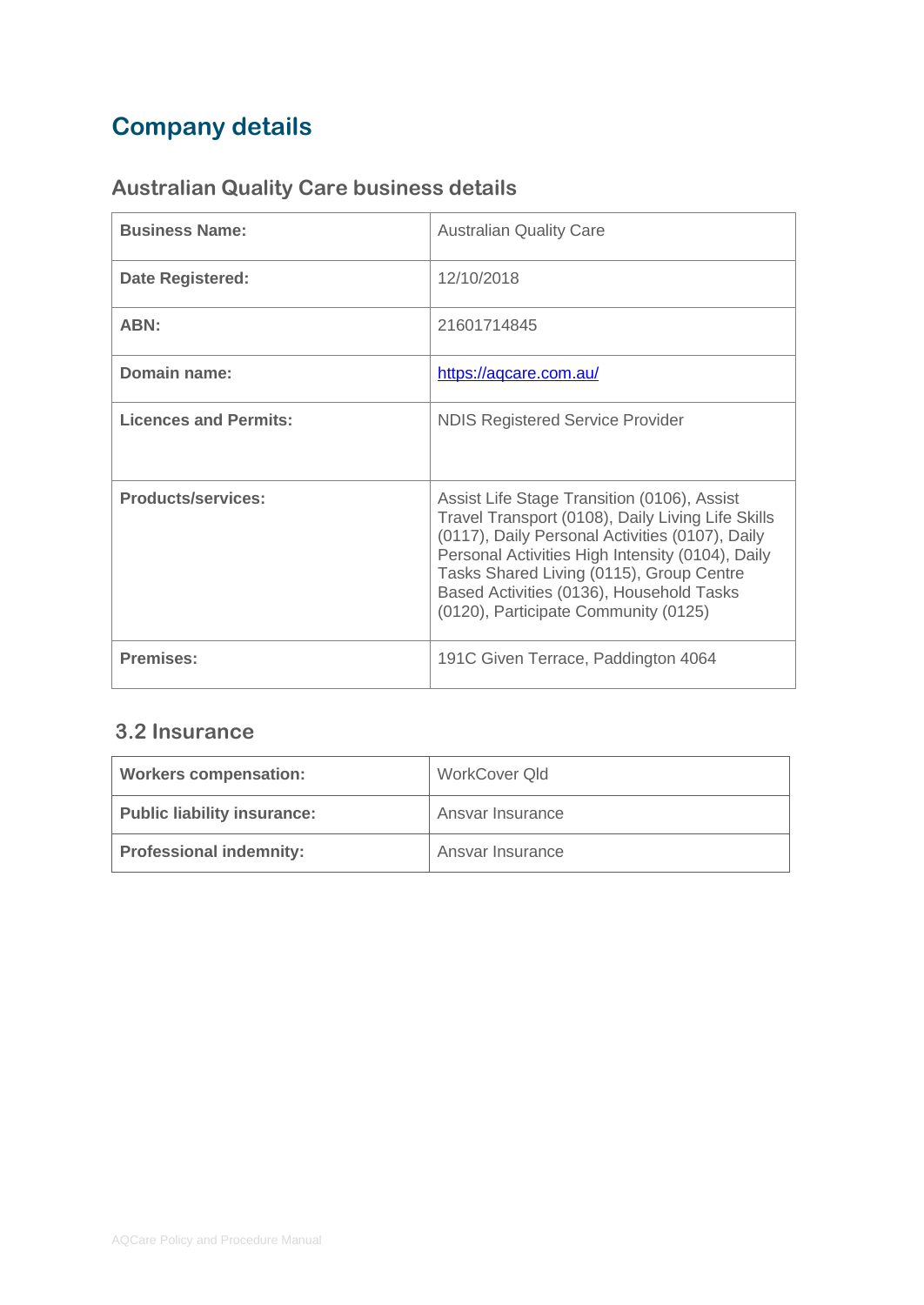### **Business focus**

#### **Vision and mission**

#### **Our vision**

For all people with disability have access to flexible and person-centred supports of their choice, and exercise control in the decisions that affect their everyday life.

#### **Our mission**

To provide this support to people with disability and empower them to accomplish the activities of daily life and participate in their community in a truly meaningful way.

#### **Our values**

Our values promote human rights, inclusivity, diversity, flexibility and capability.

#### **Commitment to quality**

Australian Quality Care is committed to providing high-quality services to its participants in a supportive environment. This commitment is in line with National Disability Insurance Scheme requirements.

Australian Quality Care will use information from the management of continuous improvement, complaints and feedback, incidents, work health and safety, information feedback and risk management to adjust our policies and practices so that we meet participant and community requirements.

Australian Quality Care will seek feedback from participants and the community to ensure that we are meeting their requirements and to provide high quality, responsive service.

#### **Target group**

*Participants*: Individuals with special needs who require support.

#### **Services provided**

Australian Quality Care provides the following support services for participants with a disability:

• Assist Life Stage Transition (0106), Assist Travel Transport (0108), Daily Living Life Skills (0117), Daily Personal Activities (0107), Daily Personal Activities High Intensity (0104), Daily Tasks Shared Living (0115), Group Centre Based Activities (0136), Household Tasks (0120), Participate Community (0125)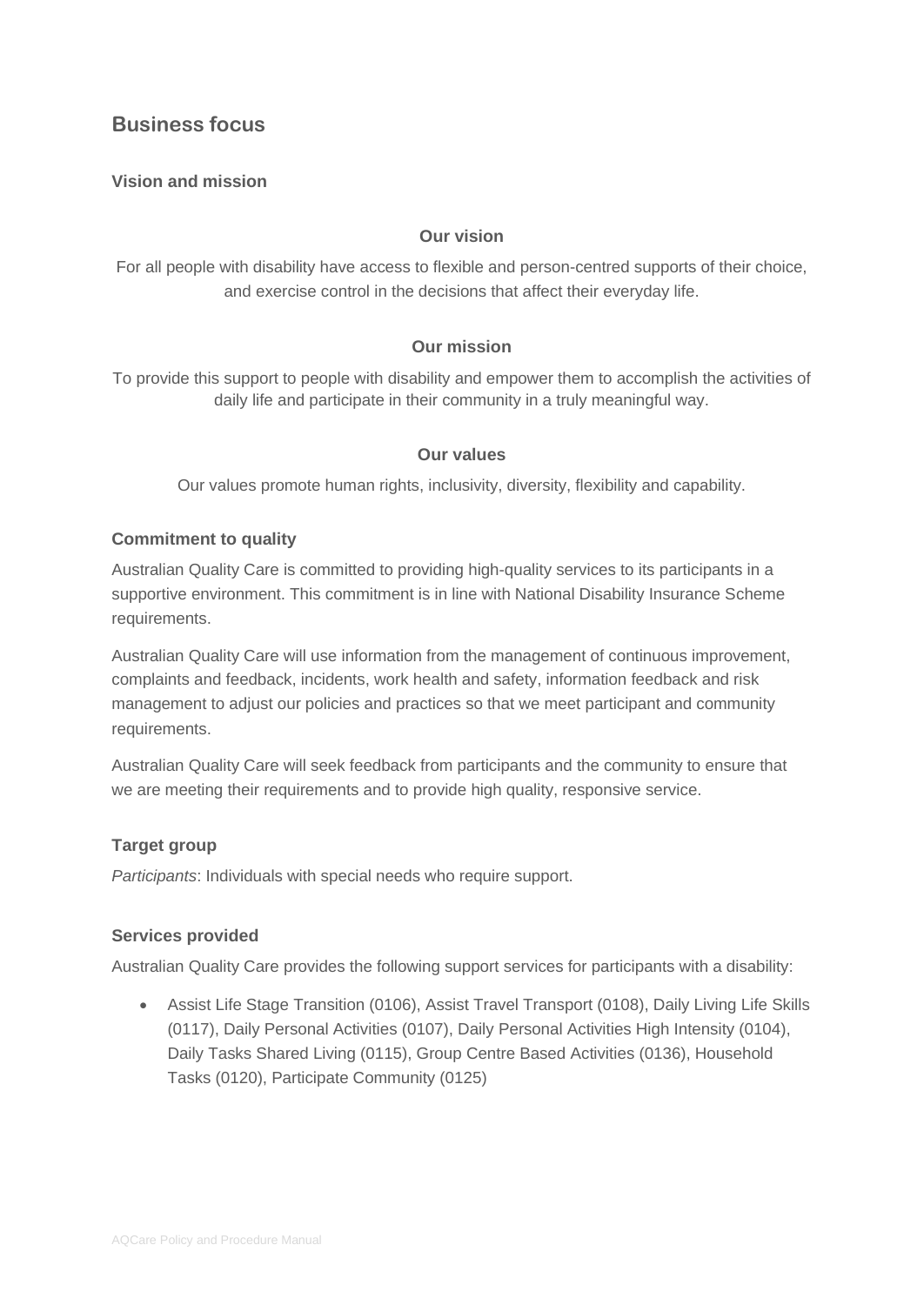## **Management and reporting structure**

All reporting is based on the management structure as outlined in the organisation chart below.



From time to time we also engage specialist consultants and contractors to support business functions and assist with a range of participant support services.

Knowledge, skills and experiences of all partners and key personnel, who influence the company, are reviewed to ascertain if additional training is required to address any identified gaps.

### **Performance planning and review**

The planning and review process is included in the 'Human Resource Management Policy and Procedure'. Australian Quality Care will monitor and review the performance of Staff on an annual basis to:

- Determine Staff performance matches the current role description
- Evaluate if Staff members performance is meeting the needs of the participants
- Establish additional training to meet changes in contemporary practices
- Provide support to Staff to meet the required level of supports
- Match skills and knowledge to the target audience.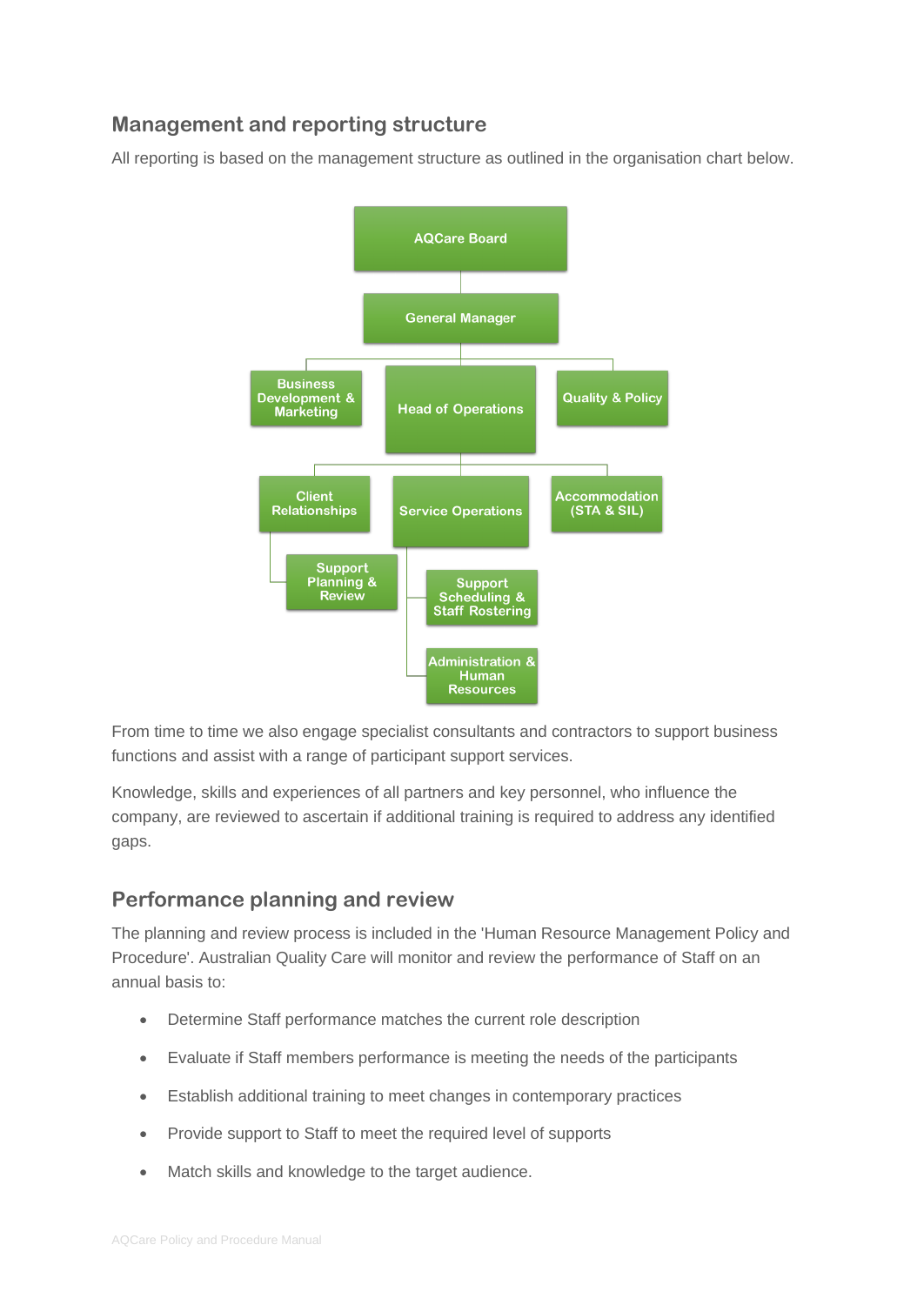## **Conflict of interest**

All key personnel and Staff must inform Australian Quality Care's management regarding any situation in which they will derive personal benefit from actions or decisions made in their official capacity. The person concerned must complete a Conflict of Interest Declaration.

## **Procedure**

### **Corporate governance principles**

Australian Quality Care will be governed to ensure the best interests of all stakeholders and to remain viable and productive. Our corporate governance principles include, but are not limited to, the following:

- Services are regularly monitored, reviewed and improved
- Risk management reviews are conducted regularly
- Continuous improvement strategies are undertaken and implemented
- Implementation of necessary reviews and audits of all systems, policies and procedures
- Planning processes in corporate community engagement
- Effective management of human resource requirements, so all services meet the requirements of the participant and community
- Additional training and supervision will be provided to our workers, as needed
- Contractual obligations are to always be met
- Effective management and implementation of appropriate financial and funding arrangements.

### **Financial management**

The Australian Quality Care will undertake all requirements linked to contractual arrangements.

Australian Quality Care will meet both legal and contractual requirements; this may include an audited financial report and annual acquittal statement and, if required, six-monthly financial acquittal statements.

Building and property will be reviewed to ensure that premises meet the current requirements of our business. If additional sites are required, then an analysis of costing will be undertaken.

#### **Business financial management**

Roles and tasks:

• Financial roles and responsibilities are determined by Australian Quality Care.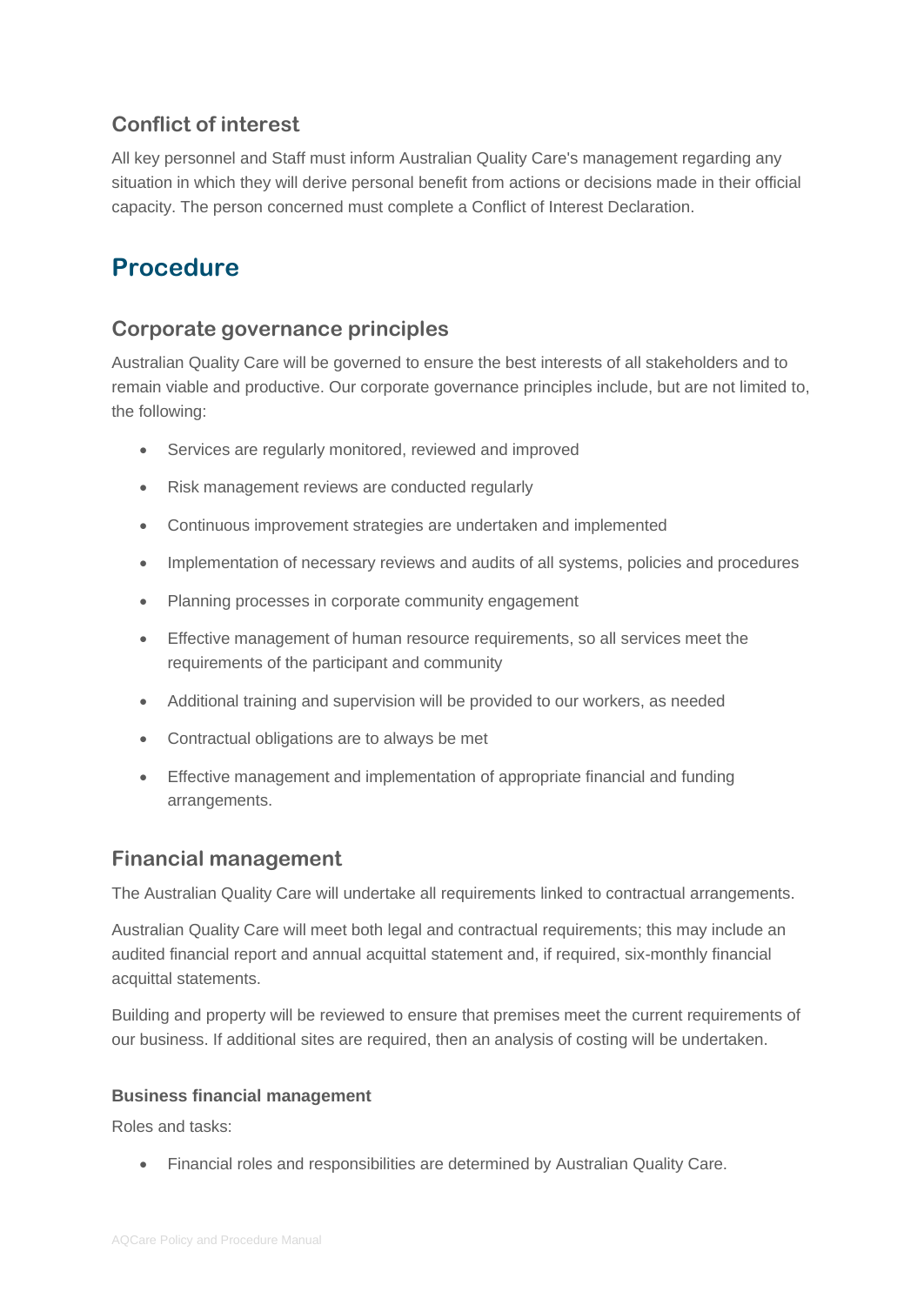- An accountant will be used to complete the required financial compliance and obligations.
- Financial decisions are the responsibility of Australian Quality Care.

#### **Business financial management practices**

The following practices apply to financial management, including the recording of business earnings and documentation of the company as a legitimate enterprise with a clear revenue stream and records of deductible business expenses.

Documentation and organisation of information regarding company transactions will be used to facilitate financial management for tax purposes.

#### **Bank accounts**

All bank accounts are maintained, and separate bank accounts are always used for business and private purposes.

#### **Credit cards**

Cardholders must only use an Australian Quality Care corporate credit card for official Australian Quality Care business activities only.

#### **Budget**

Australian Quality Care develops an annual budget with the support of a financial adviser.

#### **Books of accounts**

Australian Quality Care is responsible for maintaining accounts, assisting the financial adviser in the preparation of the annual budget and for preparing monthly, quarterly and annual financial reports.

Australian Quality Care or their delegate is responsible for processing all receipts and payments.

#### **Income**

All monies received are receipted and recorded in the electronic financial system.

Receipts and banking statements are printed from the electronic financial system.

#### **Payments**

Where possible, all payments (except petty cash) are made by electronic transfer.

#### **Recurrent payments**

Recurrent payments, wherever possible, are made electronically.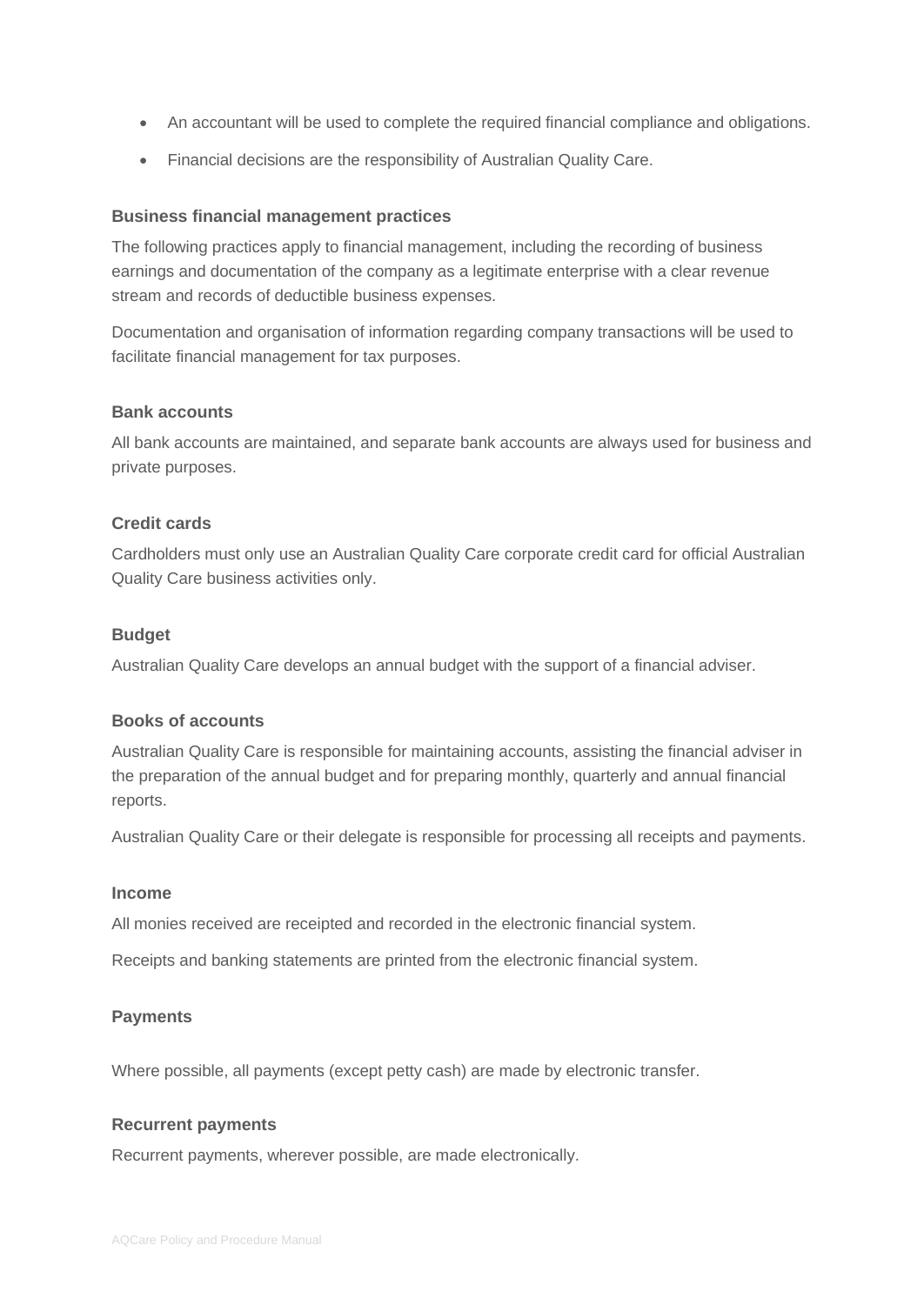#### **Supplier accounts**

When purchases are charged to the accounts of established suppliers the account will be paid upon receipt of the statement or invoice, within the required terms of payment.

#### **Reconciliations and ATO reports**

The following reconciliations and Australian Taxation Office (ATO) reports are completed at the end of each month:

- Accounts are reconciled against bank statements.
- The Instalment Activity Statement is completed and forwarded to the ATO.

The following reconciliations and ATO reports are completed at the end of each quarter:

- The Business Activity Statement (BAS) is completed and forwarded to the ATO.
- Superannuation Guarantee contributions are reconciled, and payments made.

The following reconciliations and ATO reports are completed at the end of each year:

- Books of accounts are balanced and closed off.
- Wages are reconciled, and Payment Summaries are completed and forwarded to Staff and the ATO.
- Audit reports are prepared.

#### **Audit**

Annual acquittal statements and audited financial reports will be forwarded, as per contractual requirements, to the relevant government bodies. If the business grows to more than \$50,000, then financial acquittal statements will also be forwarded.

#### **Participant fees and payments**

Payments and pricing (NDIS)

- Australian Quality Care must adhere to the NDIS Price Guide or any other agency pricing arrangements and guidelines as in force from time to time.
- Australian Quality Care must declare relevant prices, any notice periods or cancellation terms to participants before delivering a service. Participants are not bound to engage the services of Australian Quality Care once our prices have been disclosed.
- Australian Quality Care can make a payment request once that support is delivered or provided.
- No other charges can be added to the cost of the support, including credit card surcharges, or any additional fees including any 'gap' fees, late payment fees or cancellation fees. These requirements apply to all Australian Quality Care participants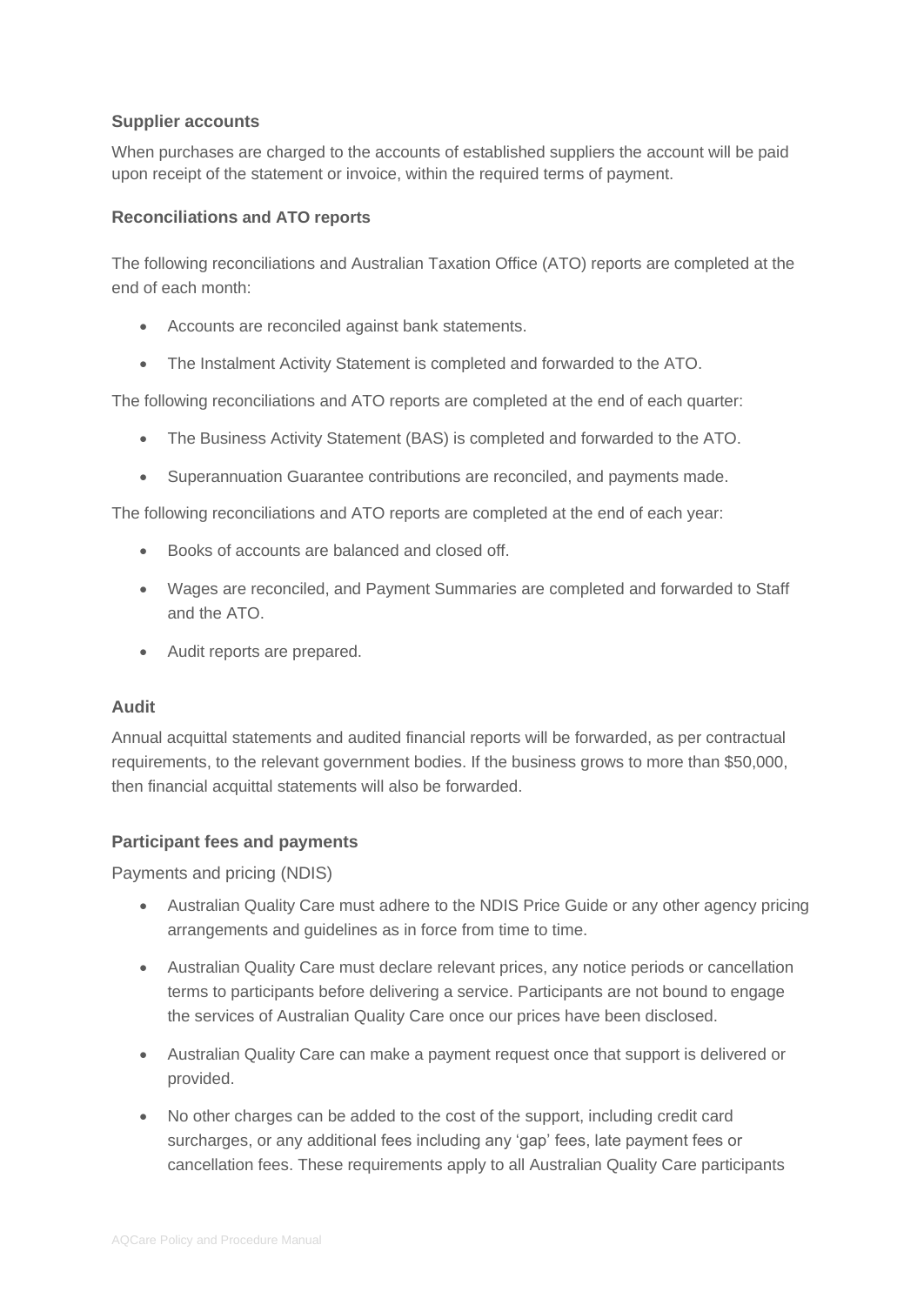whether the participant self-manages their funds or a plan manager or the agency manage it.

- A claim for payment is to be submitted within a reasonable time, and no later than sixty (60) days from the end of the service booking, to the participant or the NDIS.
- Australian Quality Care will not charge cancellation fees except when provided explicitly in the NDIS Price Guide.
- Australian Quality Care and participants (except for those that are self-managing) cannot contract out of the Price Guide.
- Where there are any inconsistencies between the Service Agreement and the NDIS Price Guide, the NDIS Price Guide prevails.
- As required, Australian Quality Care will obtain a quote for services which the participant is required to approve prior to commencement of the service.

### **Monitoring, evaluation and reporting**

Australian Quality Care exhibits a continuous improvement culture to facilitate the development of its services and processes; we seek stakeholder input and review immediately upon receipt.

All Australian Quality Care's policies are reviewed annually and consider the input from all stakeholders. Policy reviews also consider any changes in legislation and the results attained through monitoring and evaluation practices.

### **Business continuity and disaster preparedness plan**

A Business Continuity and Disaster Preparedness Plan is maintained for our organisation which lists potential risks and impacts for various types of disasters, any actions we take to prepare for or minimise those impacts. The plan also details procedures we follow in the event of a disaster to protect our assets and the safety of staff and volunteers.

Also included are procedures regarding our contact and dealings with participants, and processes to restore services as quickly as possible following a disaster. The plan includes the following information:

- -
	- Bomb Threat Bush Fire Safety Fire & Evacuation Severe Storm
	-
- 
- Chemical Spill Cyclone Safety Security Breach
	-
- Earthquake Safety Explosion Flood Safety
	-

A Business Continuity Register has been established which lists potential business impacts, and details strategies on how the organisation will recover from such impacts.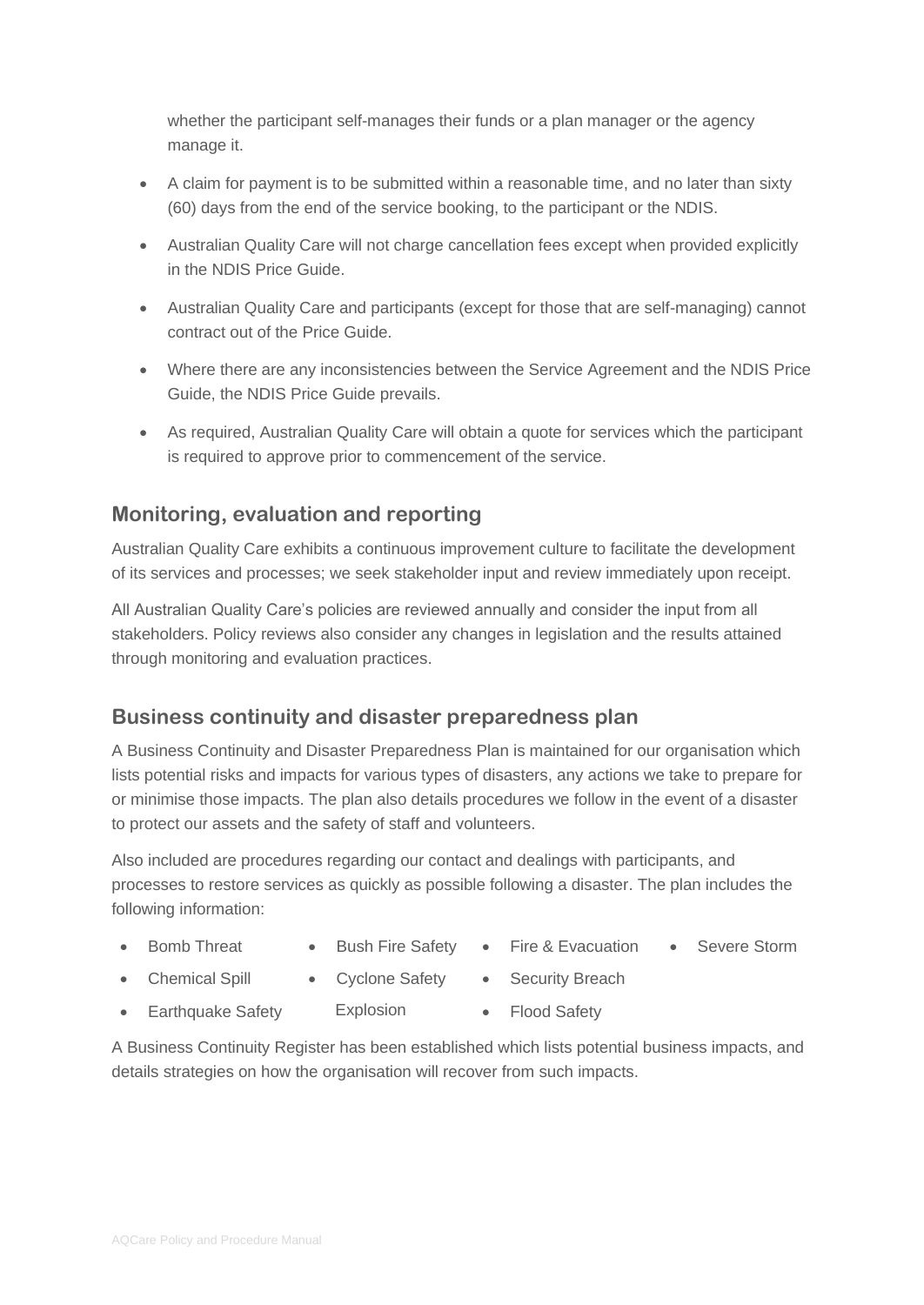#### **Reviewing the Plan**

Reviews of the Plan occur annually as part of our planning cycle and risk management process. We also review the Plan following any disasters as we assess the effectiveness of procedures and identify any additional action or requirements.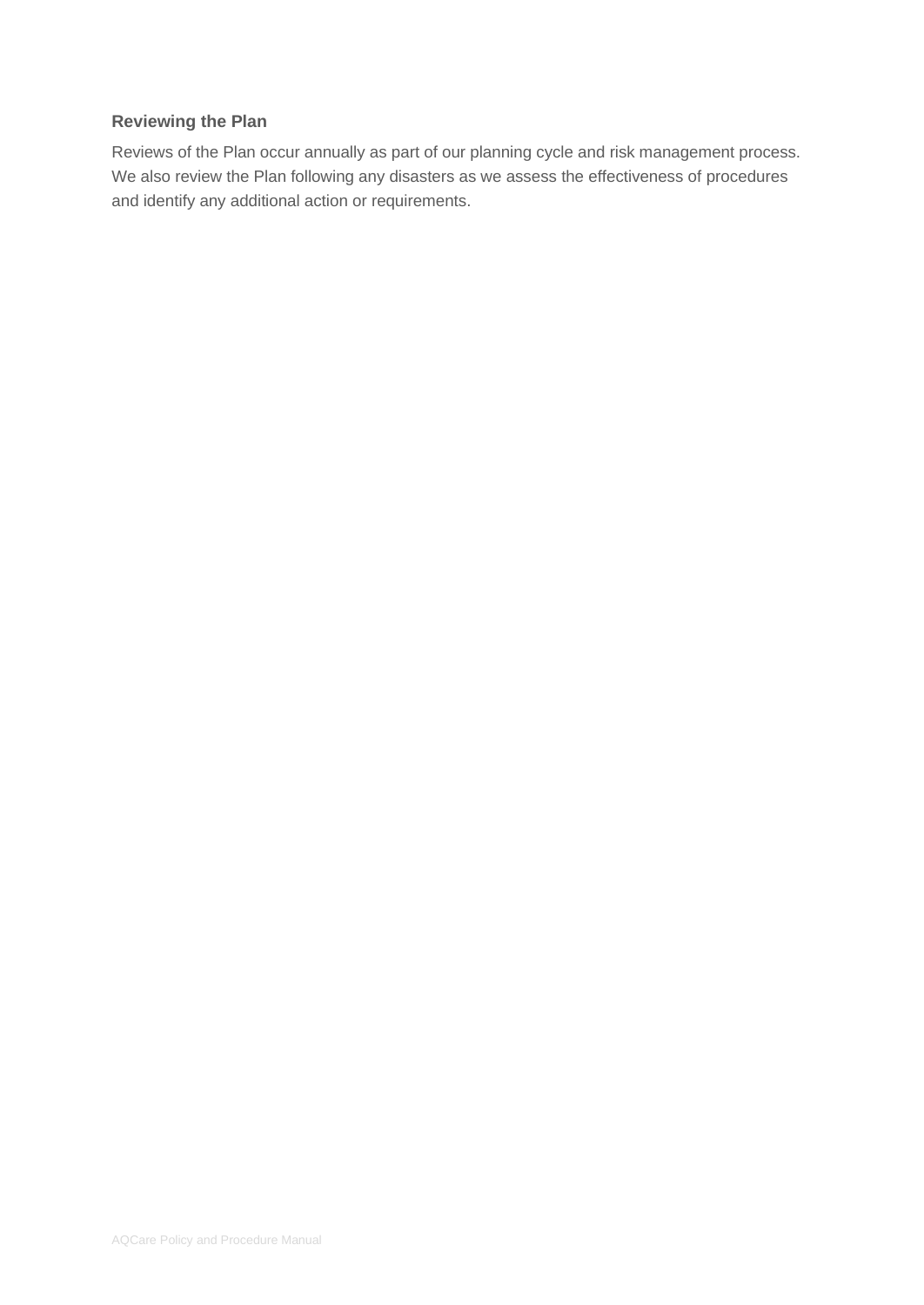#### **Accountabilities**

The Boars or their delegate are responsible for identifying and reviewing the Business Continuity and Disaster Preparedness Plan.

## **Strategic plan**

The planning process involves:

| <b>Planning Activity</b> | <b>Notes</b>                                                                                                                                                                                                                                                                                                                                                                                                                                                                                                                                                                                                                                                                                                                              | When                 |
|--------------------------|-------------------------------------------------------------------------------------------------------------------------------------------------------------------------------------------------------------------------------------------------------------------------------------------------------------------------------------------------------------------------------------------------------------------------------------------------------------------------------------------------------------------------------------------------------------------------------------------------------------------------------------------------------------------------------------------------------------------------------------------|----------------------|
| <b>Evaluation</b>        | Review against the vision of creating unique<br>$\bullet$<br>cultural environment, community<br>environment with authentic care and<br>support, focusing locally, developing Staff.<br>Review of the current political climate and<br>its influence on business practices and<br>forward planning.<br>Organisation's performance including risk<br>$\bullet$<br>and continuous improvement.<br>Undertake situational analysis as per Risks<br>and Continuous Improvement.                                                                                                                                                                                                                                                                 | Every three<br>years |
| Planning                 | Problem identification and problem<br>$\bullet$<br>resolution processes to identify key<br>organisational challenges, goals, strategies,<br>timeframes, persons responsible and<br>evaluation methods.<br>Consultation is undertaken with the<br>community and community priorities are<br>considered in line with the organisation's<br>vision and mission.<br>Use evaluations to adjust forward planning -<br>political, social, financial Continuous<br>improvement recommendations are to be<br>fed back into plan<br>Ensure that any planning and future<br>planning matches our mission of creating<br>unique cultural environment, community<br>environment with authentic care and<br>support, focusing locally, developing Staff | Every three<br>years |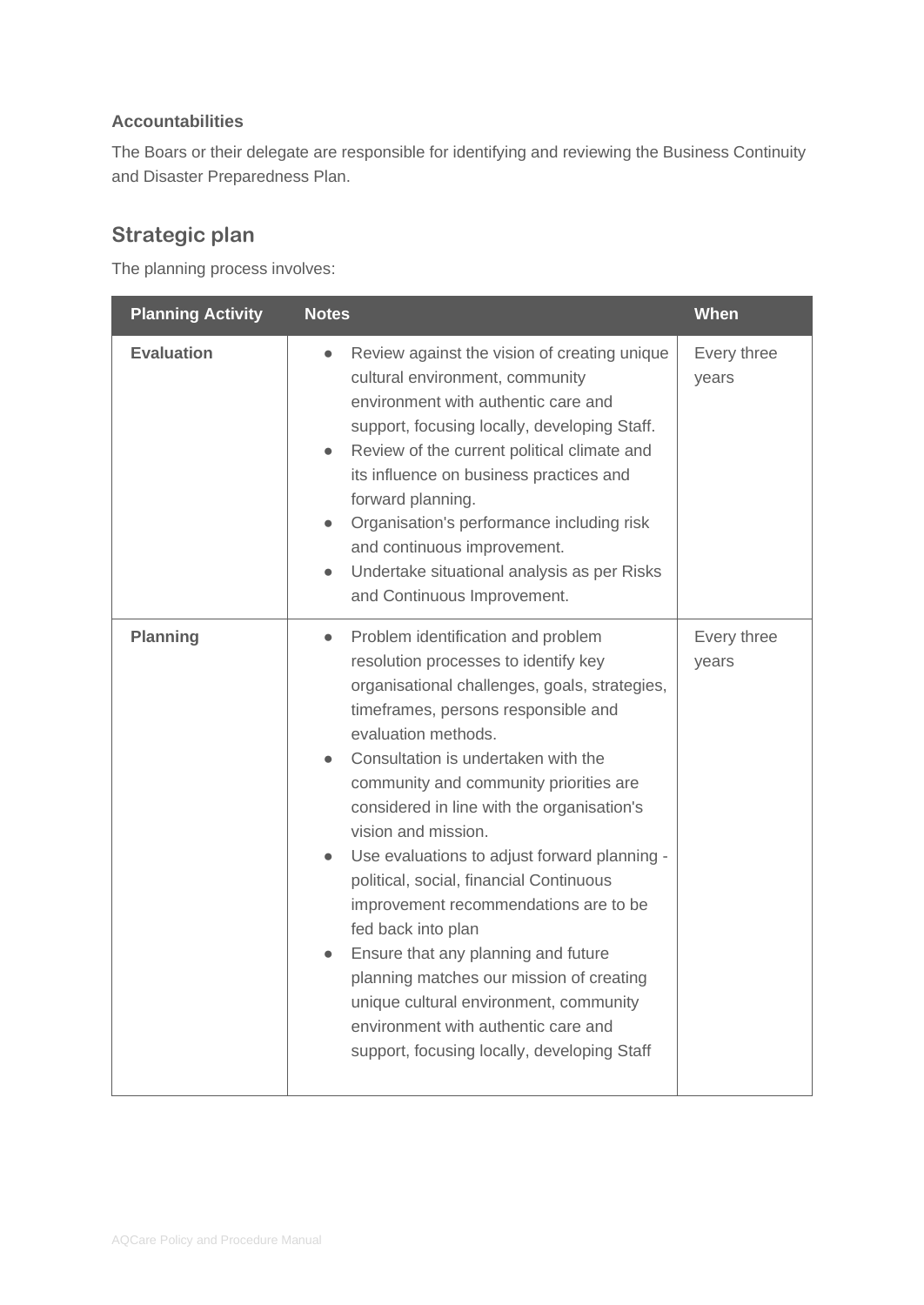| <b>Development</b> | Plan is developed by Australian Quality<br>Care.<br>Feedback obtained from stakeholders<br>$\bullet$<br>including community members, employees,<br>participants, advocates and networks.<br>Using feedback to improve services and<br>$\bullet$<br>develop new services based on the needs<br>of the community and individuals | Every three<br>years |
|--------------------|--------------------------------------------------------------------------------------------------------------------------------------------------------------------------------------------------------------------------------------------------------------------------------------------------------------------------------|----------------------|
| Approval           | Plan approved                                                                                                                                                                                                                                                                                                                  | Every three<br>years |
| Implementation     | The details of the Plan are shared with Staff and<br>other stakeholders as relevant                                                                                                                                                                                                                                            | Ongoing              |
| <b>Review</b>      | Achievements against the plan are reviewed<br>monthly<br>Australian Quality Care documents achievements<br>and timeframes completed within the Plan                                                                                                                                                                            | Monthly              |

## **Risk management**

Australian Quality Care will review risks and ensure that they are either eliminated or reduced.

Possible potential risks are identified below:

| <b>Risk</b>                        | <b>Likelihood</b> | <b>Impact</b> | <b>Strategy</b>                                                                       |
|------------------------------------|-------------------|---------------|---------------------------------------------------------------------------------------|
| Non-compliance with<br><b>NDIS</b> | Likely            | High          | Internal review of policies,<br>procedures, financial structures<br>staff training    |
| Competitors                        | Likely            | High          | Provide high quality service that<br>encourages loyalty                               |
| Key personnel risk                 |                   | High          | Identify and train a support person in<br>managing and implementing<br>business needs |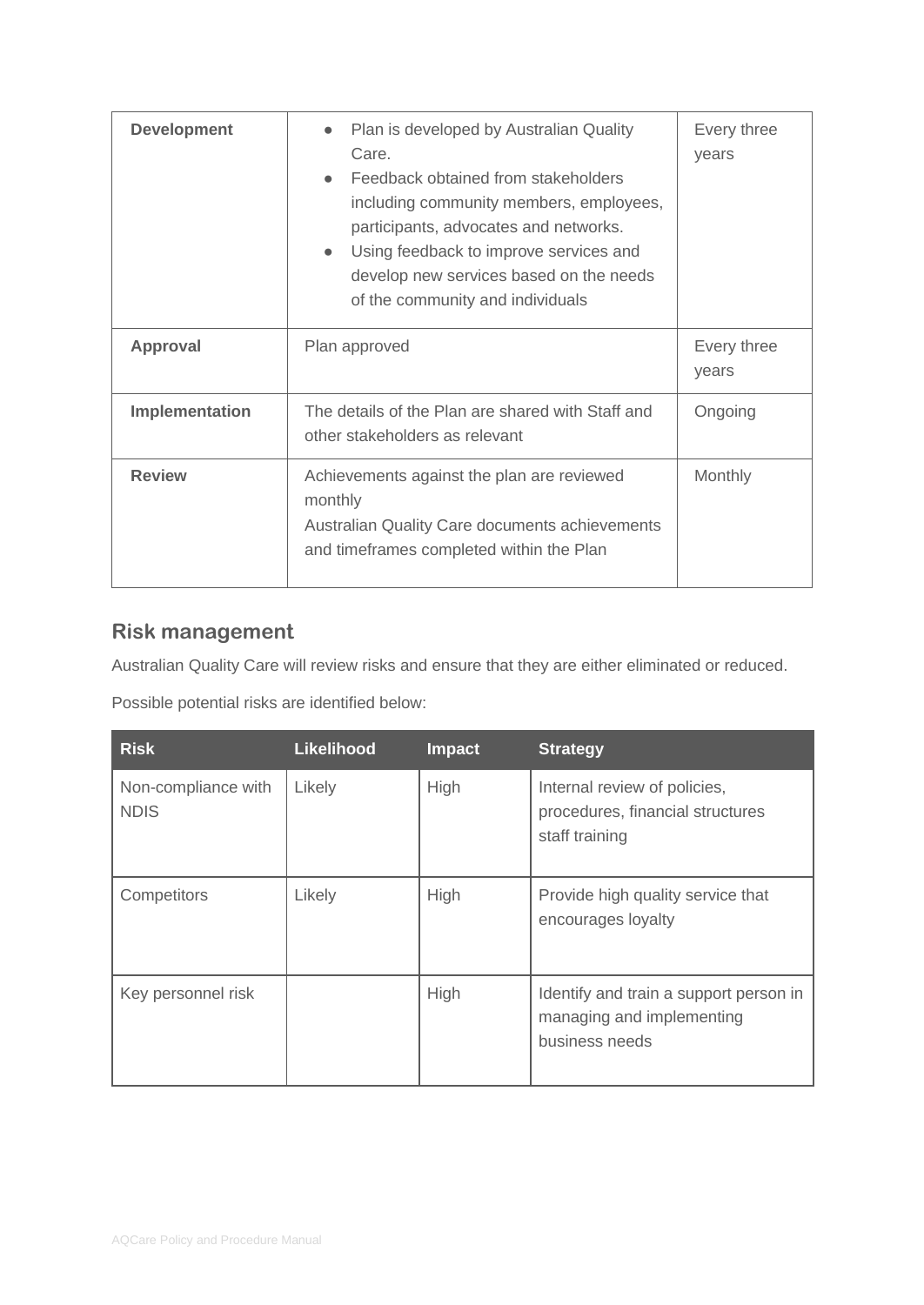### **Marketing**

#### **Market targets**

- **Participants**
- Individuals
- Legal guardians
- Plan managers
- Small organisations that seek reliable support for their participant/s.

#### **Marketing strategy**

- Contact local networks and communities to provide information about the services we provide.
- Work with the community and other coordinating participant services; advise details of services provided and associated fees.
- Incorporate community languages into all marketing collateral and on our website.
- Provide a single point of contact for enquiries; someone who can provide clear, relevant and accurate information.

## **Related documents**

- Conflict of Interest Declaration
- Conflict of Interest Register
- Continuous Improvement Policy and Procedure
- Participant Handbook
- Quality Management Policy and Procedure
- Policy Review Schedule
- Reportable Incident, Accident and Emergency Policy and Procedure
- Risk Management Policy and Procedure
- Staff Privacy and Confidentiality Agreement
- Staff Code of Ethics and Conduct Agreement
- Employee Handbook
- Strategic Plan
- Participant Service Agreement